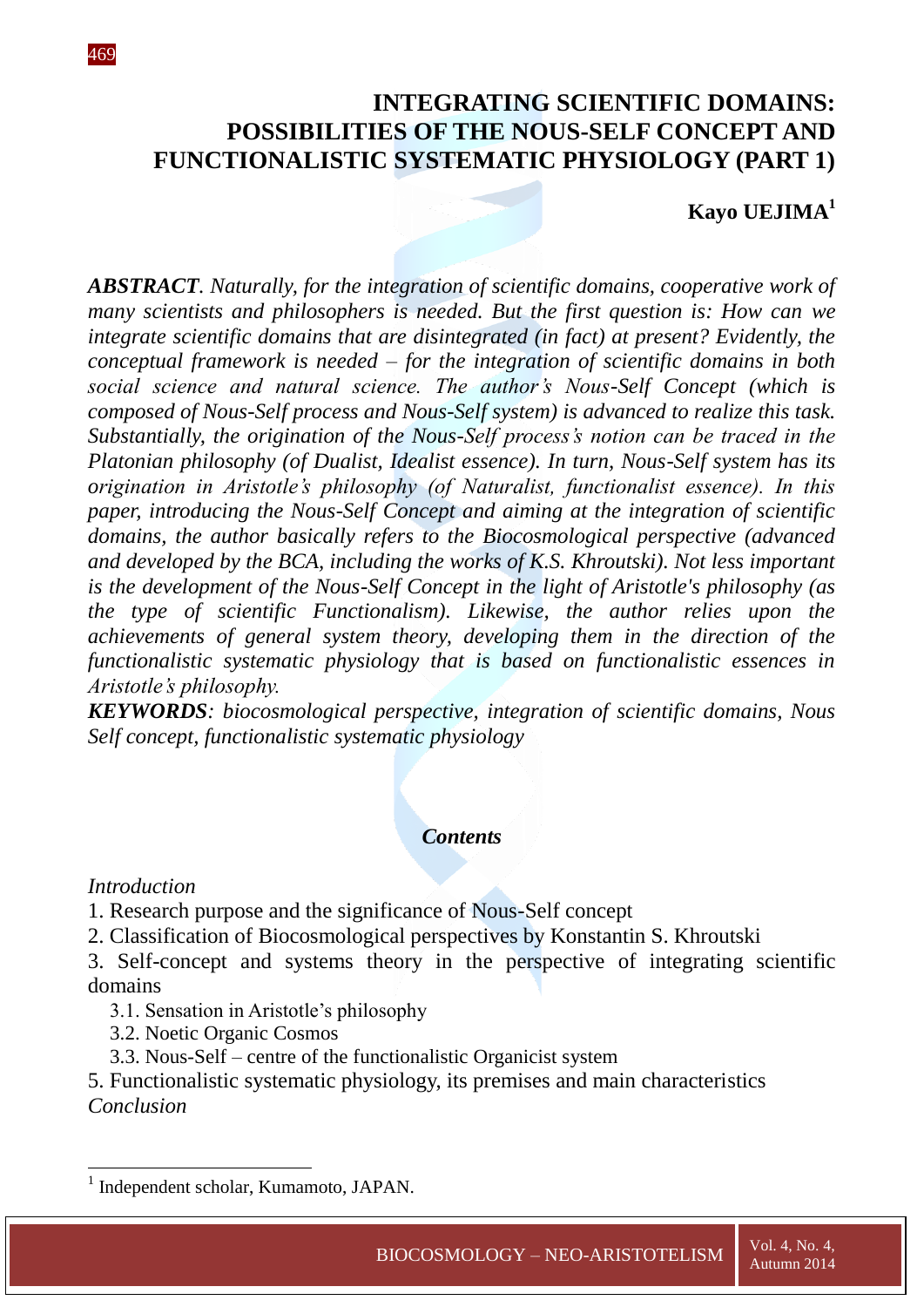#### **Introduction**

Excess incidence of chronic diseases and the increase of environmental pollution are the evident bioethical problems which are the challenging issues for modern science. Likewise, this is a direct threat to the sustainability of a modern society. We cannot resolve these problems without the elucidation of mechanisms of not only the individualization process<sup>2</sup> but also systematic physiology for a human-being as the living organism (i.e. its wholeness<sup>3</sup>). However, in fact, modern science (which is based on cosmological dualism and physicalist reductionism) is incapable to elucidate the mechanisms of developmental process of subjectivity (i.e. individualization process from the universe to the level of the individual agent<sup>4</sup> and back – the self-developmental process<sup>5</sup>) and functionalistic systematic (physiological) approach.

Nous-Self concept precisely strives to create the conceptual framework that is capable to contribute to the realization of a sustainable society through the integration of scientific domains<sup>6</sup>.

The main goals of Nous-Self concept in realizing the integration of scientific domains are:

1. To provide with conceptual frameworks a cooperative integrative (of scientific domains) work on the topic "Elucidation mechanisms of individualization process and functionalistic systematic physiology of a human being as the whole entity";

2. To develop the adequate terminology for the integrative scholarly activities under study;

3. To arrive at a mutual understanding between experts and their efficient communication, in respect to scientific achievements that naturally belong to different scientific domains.

Hopefully, the advanced analysis both of the Self-developmental process and of the systematic physiology (aiming at the integration of scientific domains through cooperative work) can contribute efficiently to the solution of environmental and bioethical problems.

#### 470

<u>.</u>

 $2$  The meaning of the individualization process is close to Carl Jung's analytical psychology and its basic notions of inner archetypes, collective unconsciousness and process of individuation.

<sup>&</sup>lt;sup>3</sup> "Wholeness" in the Nous-Self concept means the following: Living organism, naturally, is the whole life system. The latter, evidently, cannot function merely as the aggregate of parts (if the wholeness is disunited into its constituting parts and, afterwards, mechanically re-collected back together in the same space). Naturally, wholeness cannot be divided.

<sup>&</sup>lt;sup>4</sup> In this paper, the individual agent means a human-being who has capabilities to perform actions and functions

<sup>&</sup>lt;sup>5</sup> In psychology, there are developmental stage theories, like "the Emergent Cyclical Levels of Existence Theory" (ECLET) by Clare W. Grave, spiral dynamics by Don Beck and Chris Cowan, etc. The developmental stage theories can be aggregated to the development of subjectivity from the level of universe to the level of the individual agent. Therefore, the author shows the development of subjectivity as Self-developmental stage. In other words, the self-developmental stage means the individualization process.

<sup>&</sup>lt;sup>6</sup> The previous version of the Nous-Self concept aimed at the integration of scientific domains (see, Ueiima, 2010) has been thoroughly revised.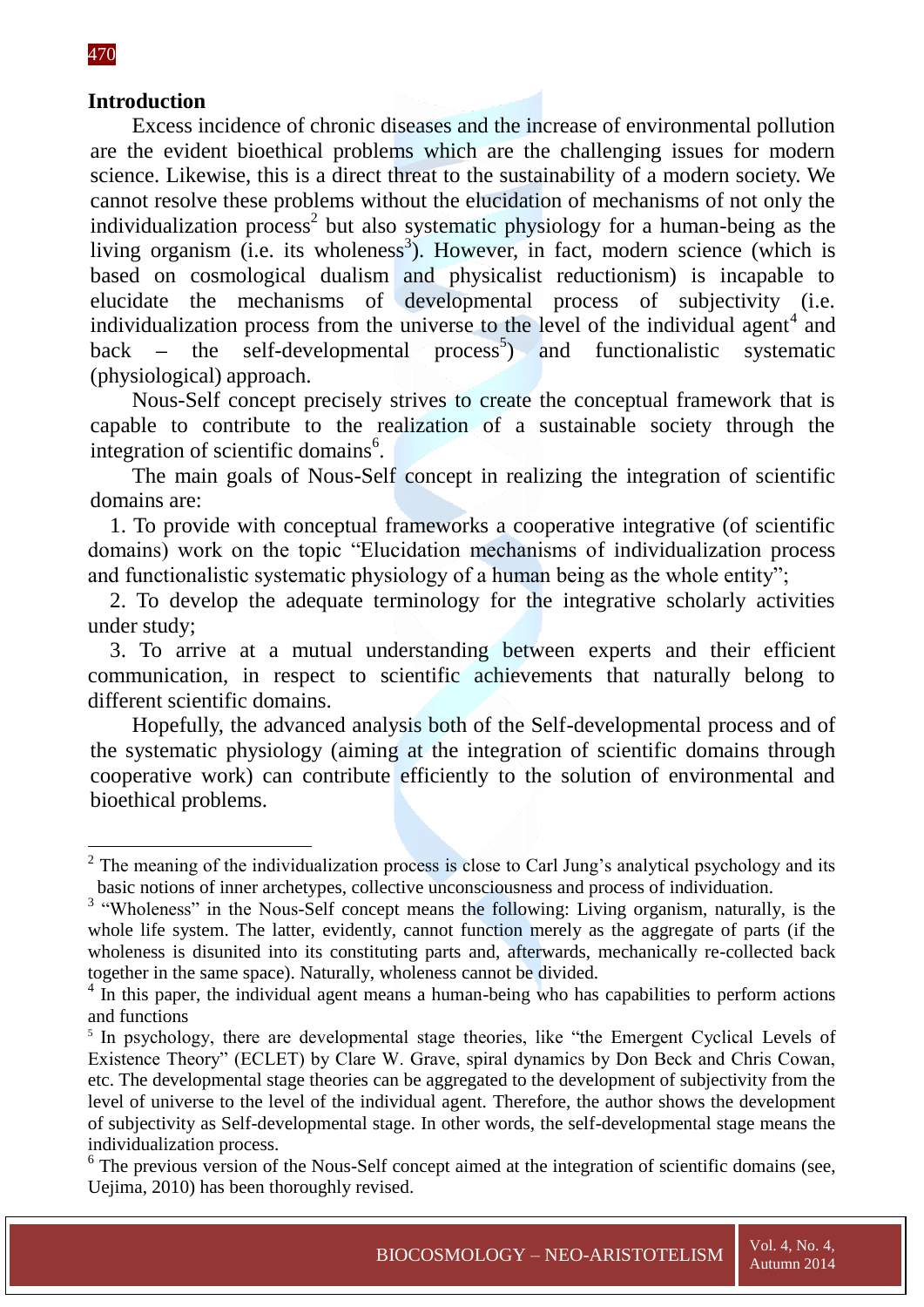Part 1: The exploration of Nous-Self and systematic physiology by means of the functionalist approach that is based on Aristotle's philosophy;

Part 2: Proposal of a model for the individualization process that is treated as the Nous-Self Process;

Part 3: Forming the views of Nous-Self system by means of a visualized conceptual framework for the integration of scientific domains.

#### **1. Research purpose and the significance of Nous-Self concept**

Purpose of the work is to provide a conceptual framework within biocosmological perspective for the integration of scientific domains that can contribute to the scientific elucidation of mechanisms of the individualization process (self-developmental process from universe to individual agent) and the principles of functionalistic systematic physiology of human beings as the whole entities.

There are many environmental and bioethical problems causing the crisis of modern civilization. The biggest task of the contemporary science (which is based on physicalist reductionism) is the lack of a metaphysical worldview and functionalistic approach under biocosmological perspective. Therefore, new approaches of integrative (holistic) essence under biocosmological perspective are needed.

A key to the resolution of the current crisis of material civilization lies in creation new methodologies of scientific research. The reductionist scientific approach has a weak point about the elucidation of mechanisms for both the individualization process and functionalistic systematic physiology of living organisms as the whole entities. If to refer to the basic (Plato's and Aristotle's) philosophical concepts – we know that Plato laid the foundations of Western philosophy and science but put dependence in transcendent metaphysical realm of forms (doctrine of ideas). Aristotle ("father of science") kept on elucidating the physiology of living organisms as the whole entities and had reliance in the fundamental functionalistic approach.

Advancing the research method, author focuses on the integrative approach that can utilize both transcendent metaphysical means and the functionalistic systemic approach. Not only the notion of Nous but also the representation of a living organism as the whole entity is the important key concepts for the integrative approach under development.

In Aristotle's philosophy, *nous* is a concept that expresses the active intellect concerning the moved mover. Alfred North Whitehead (1925, p.175) criticized "a Prime Mover – God" concerning *nous* as the moved mover in Aristotle's metaphysics. Whitehead denoted that Aristotle's philosophy had the limitation of causality and pointed that Aristotle's physics is erroneous. Instead of a Prime Mover, Whitehead dealt with organism as the entity of transcendent metaphysical perspective. In Whitehead's philosophy (1925, p.37), the organism is the organized system which each primordial element is organized by the vibratory streaming. Essentially, organism as a philosophical concept derives from the ontology of the Platonic transcendent metaphysical perspective. Alfred North Whitehead (1979)

#### 471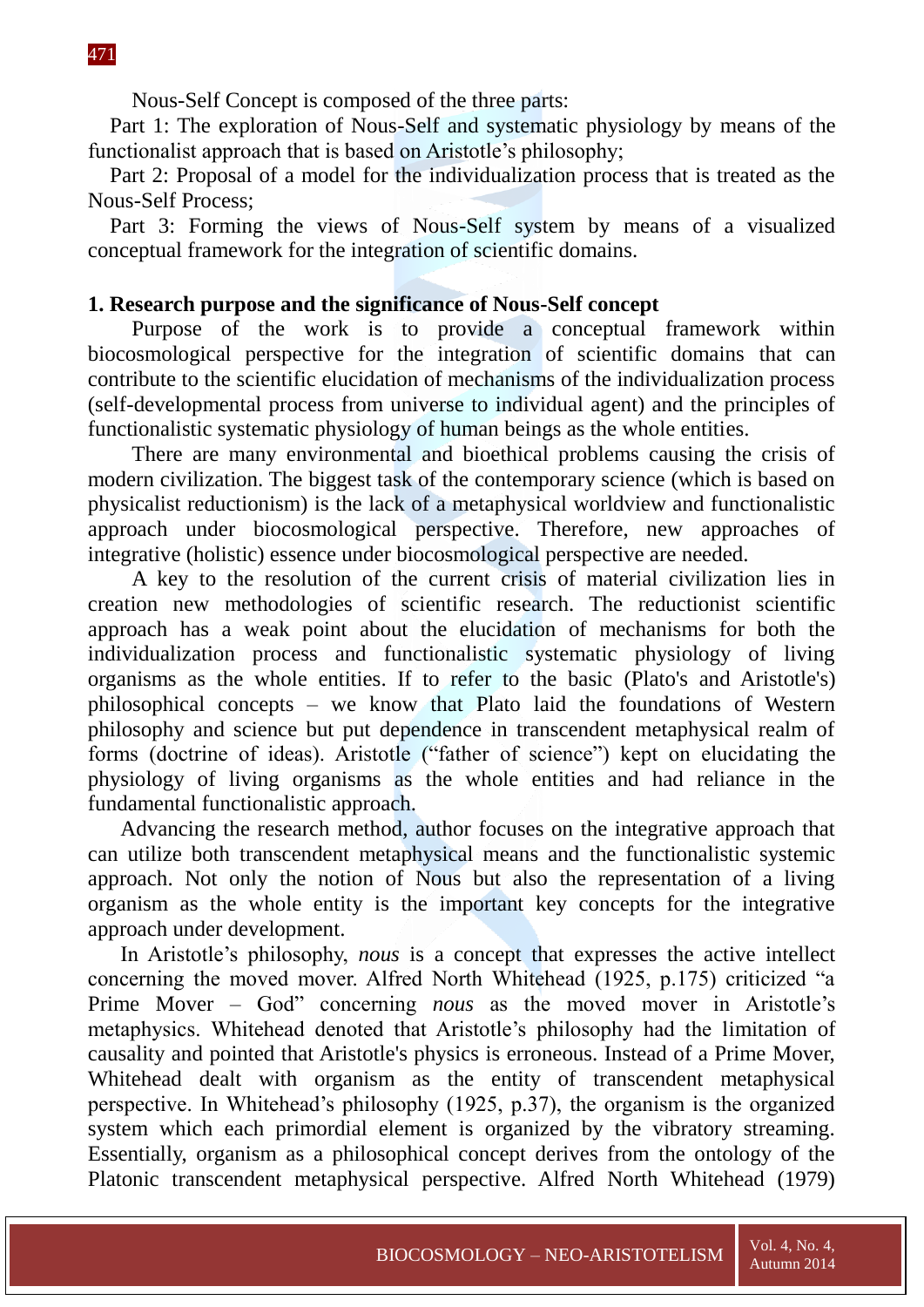expressed togetherness among actual entities by the *nexus*.

Nature is the living organism as the whole entity that cannot be (scientifically) reduced to its parts because of *nexus*. Essentially, Nature is not only the vibratory organized organism but also the functionalistic system. Essentially, modern science is able to reduce (atomize) the nature to its constituent parts (and the sections of knowledge). However, modern science lacks means that are able to integrate scientific domains which are obtained through reductionist approach. Therefore, the author tries to develop the sought-for integrative approach. Primarily, however, we are to find the foundations for the integration of the Platonic transcendent (idealist) bases with the Aristotelian functionalistic organicist approach based on the realist biocosmological perspective.

#### **2. Classification of biocosmological perspectives by Konstantin S. Khroutski**

Khroutski (2011) has already suggested the comparative analysis of the three main cosmologies (taken as the three all-embracing realms). Table 1 shows the most important contents for classification of biocosmological perspectives that Khroutski suggested.

*Table 1*.

| Classification of the Three cosmologies by Khroutski <sup>7</sup> |                         |                        |                            |
|-------------------------------------------------------------------|-------------------------|------------------------|----------------------------|
| Type of cosmology                                                 | <b>AntiKosmism</b>      | <b>AKosmism</b>        | <b>RealKosmism</b>         |
| Criteria                                                          | (Humanistics)           | (Holistics)            | (Realistics)               |
| Type of essence                                                   | Plato's (Dualist-       | Integralism            | Aristotle's (Organicist-   |
|                                                                   | Idealist) essentialism  | (integration of the    | Realist) essentialism      |
|                                                                   |                         | two polar essences)    |                            |
| Main type of the                                                  | physico-mathematical    | system-holistic        | Individual-Functionalist   |
| scientific approach                                               |                         |                        |                            |
|                                                                   |                         |                        |                            |
| Methodology                                                       | Based on the dualistic  | Integralist (Holistic, | Based on the Organicist    |
|                                                                   | attitude and the use of | Systemic), founded     | realistic (universalizing) |
|                                                                   | physico-mathematical    | on a Transcendent      | fundamental functionalism  |
|                                                                   | method                  | basis                  |                            |

AntiKosmism based on Plato's essentialism is rephrased by the author into a geometric world (the worldview). AntiKosmism provides the transcendental approach for the mathematical (physicalist) cognition of the materialist universe by the geometry based on dualism. In turn, RealKosmism (and Aristotle's essentialism) is rephrased as the functionalistic worldview. RealKosmism provides the functionalistic approach for noesis the Organic universe (Biocosmos), methodologically applying the Bio-scientific approach (based on Organic *phusislogy<sup>8</sup>*). Meanwhile, AKosmism provides the integration both of mathematical physicalism (based on transcendent dualism and idealism) and functionalistic systematic approach (based on

1

<sup>&</sup>lt;sup>7</sup> See: Khroutski 2011: p.385, 2013: p.44.

<sup>8</sup> "*Phusis*" – in Greek – means (Living) Nature.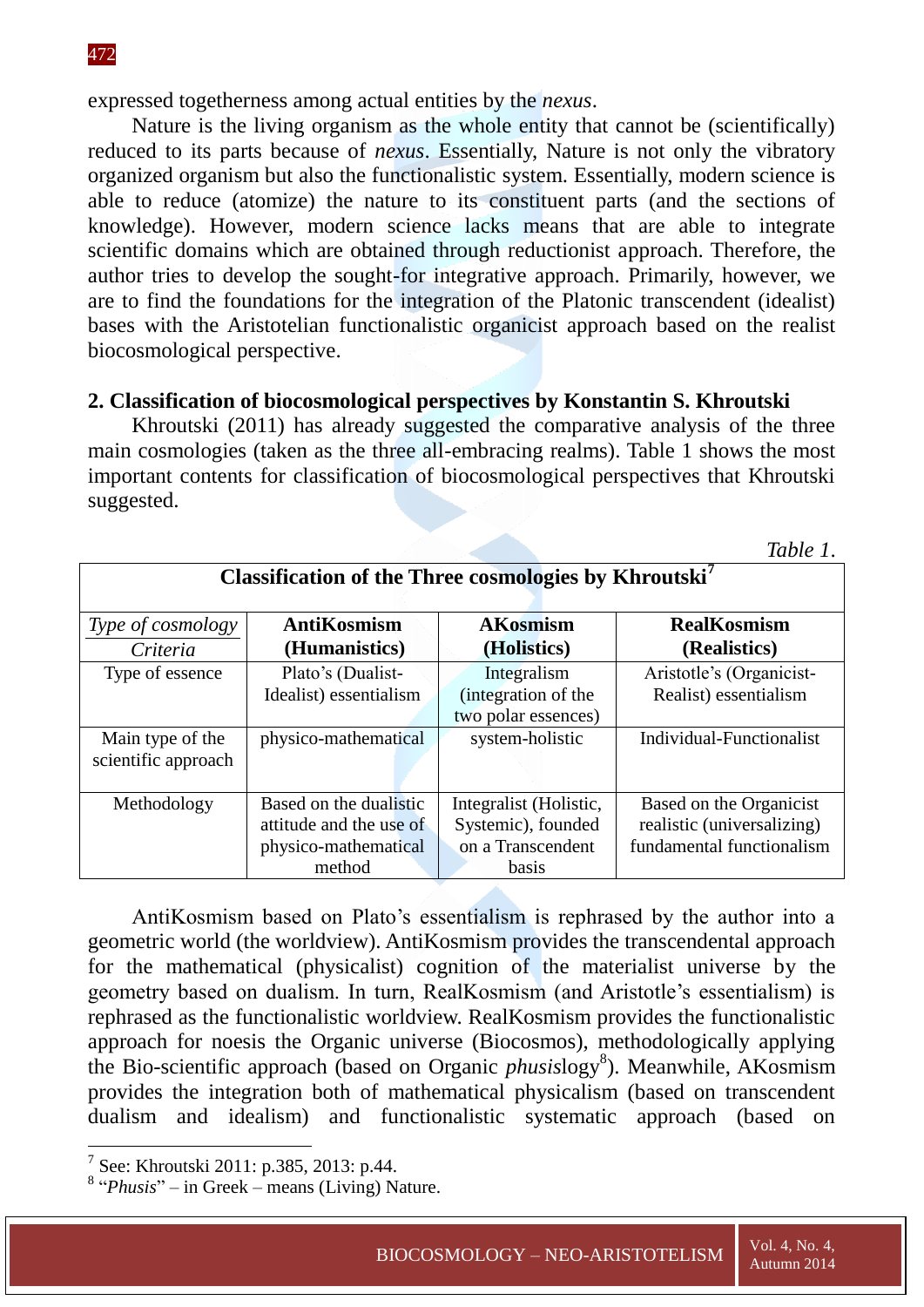1

hylomorphism and organicist realism) – i.e. the integration (essentially on an AKosmist own cosmological basis) both the means of AntiKosmism and RealKosmism. Two distinguished scholars can be named as the prominent representatives of AKosmism – Ilya Prigogine and Pitirim Sorokin.

However, although Prigogine showed the scientific verification for the scientific integration between the physical order and the biological order, he has not proposed the conceptual framework that can integrate the scientific achievements both of social science and natural science. The same refers to Pitirim Sorokin. While Russian-American scholar made a phenomenal (of the Copernican overturn) scientific discovery of Organicist essence – Sorokin substantiated the existence of the Three universal dynamic T\_SCSS<sup>9</sup> (Types of SocioCultural SuperSystems; each of which embraces all the domains of social and cultural life) – but he did not investigate the aetiological and methodological foundations of these organic and universally dynamic T\_SCSS. At the same time, Sorokin's great conceptual framework and substantiation of the dynamic fluctuation of the Three T\_SCSS (two polar: Sensate and Ideational; and the third – intermediate – Integral, or Idealistic) has the essential significance for the contemporary development of Integralist studies.

Furthermore, aiming at the scholarly resolution of the issues of Integralism in the light of biocosmological perspectives, Kwon Jong Yoo (2013) proposed the conceptual framework for integration scientific and philosophical means named as the Topology of Mind Models.

Applying the Nous-Self concept, author likewise aims to contribute to the Integralist realm which utilizes the scholarly means both of Platonism and Aristotelism<sup>10</sup>. The author proposes the Nous-Self concept as the conceptual framework that can integrate the scientific domains of both natural sciences and social sciences.

# **3. Self-concept and systems theory in the perspective of integrating scientific domains**

There are two backbones – self-concept and systems theory – that are useful for the creation of a conceptual framework aimed at the integration of scientific domains. These concept and theory apply cross-sectional ideas in society, science and philosophy.

Tradition of self-concept derives from "Know thyself" in ancient Greece. Although the self-concept relates to epistemology since Plato, there is definite distinction between Plato and Aristotle in treatment of the relationship between the soul and the body. Plato is the author of the tripartite theory of soul which (basically) is a separate entity from the body. Plato's psyche composed of the three parts: a) Logical, b) High-Spirited, c) Appetitive. For Aristotle, the soul is not in the body (leaving it after death, as Plato claimed), but the body is in the soul, including the

 $9$  This abbreviation is given in the work of Khroutski (2014).

 $10$  The elucidation of the notion and neologism "Aristotelism" (instead of the generally accepted neo-Aristotelianism) is given in Khroutski's work (2014, p.6).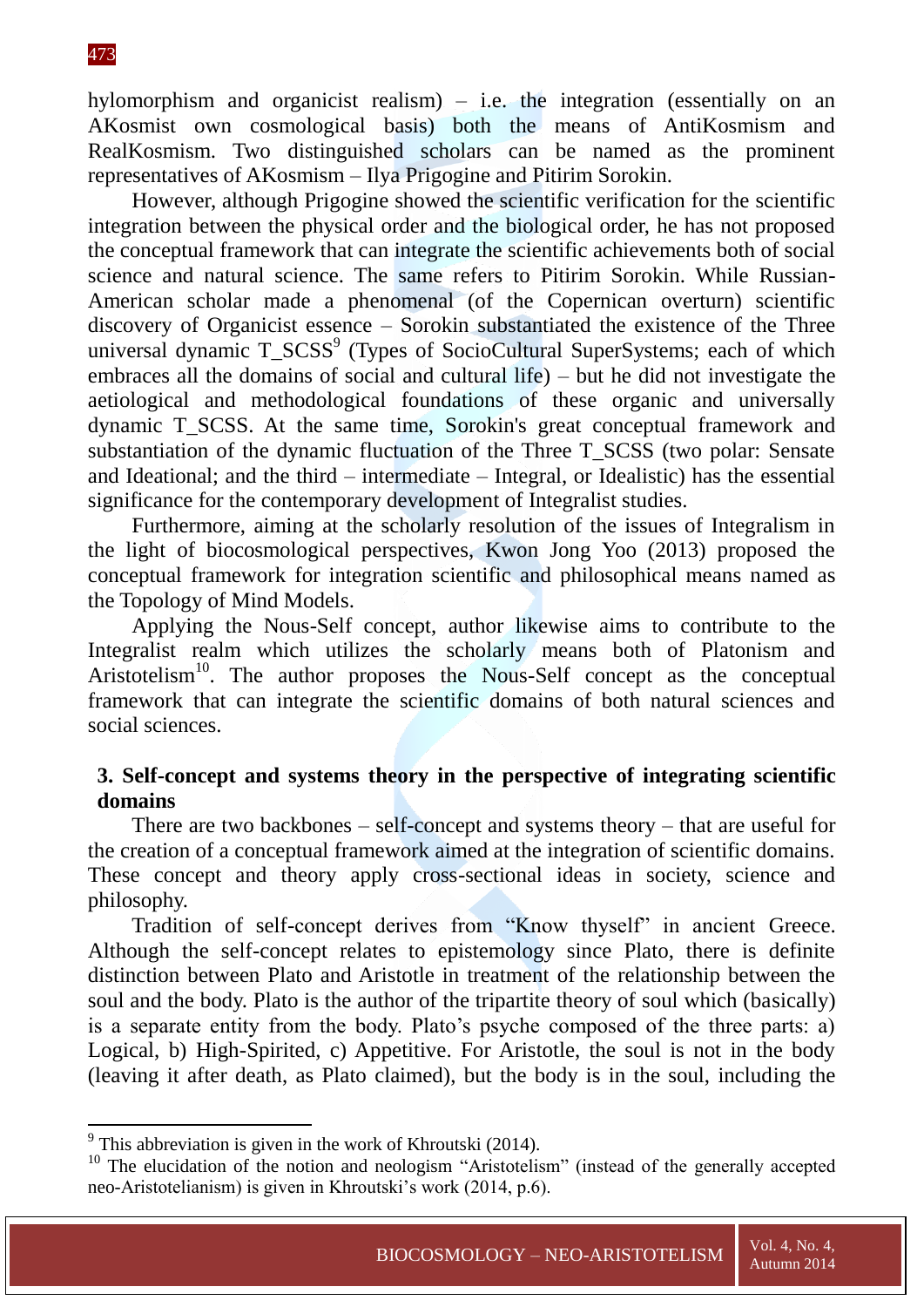function of sensation. Likewise, he substantiated the organic unity of a living being and its natural (functionalist) integration into the whole Organic world (Kosmos). Naturally, in Aristotle's approach – the developmental (ontogenetic) process can be understood as the functionalistic self-actualization of the subject's (its/her/his) immanent *entelecheia* – which is given to the subject (individual) by Kosmos (Nature), and the potential of which is returned to the universe (for its evolution) in the form of entelecheia's self-actualization and actual contribution of functionalist (inherent) wholesome effects and results. Thus, we can find some interrelation between the self-concept and Aristotle's philosophy, especially in respect to his functionalistic approach that is expressed in *De Anima*. At the same time, system theory also is interrelated with Aristotle's functionalistic organicism.

## *3.1. Sensation in Aristotle's philosophy*

Aristotle's philosophy finds the universal in particular things (while in Plato's philosophy, the universal exists apart from particular things), and that the essence of things lies in their (*hylomorphist*) abilities to realize the dynamic change – *selfdevelopmen*t – arriving at the effective production and contribution (to the universally Organic world – Kosmos) the functionalistic wholesome results and products of their activity. Notably, Aristotle distinguished the difference between sensation and intellect of the soul. He argued:

> Soul is a place of forms or ideas: except that this is not true of the whole soul, but only of the soul which can think, and again that the forms are there not in actuality, but potentiality. But that the impassivity of sense is different from that of intellect is clear if we look at the sense-organs and at sense. (1907: chapter 4, p.131)

In other place, Aristotle describes:

The soul, therefore, is the actuality of the body above described. But the term 'actuality' is used in two senses; in the one it answers to knowledge, in the other to the exercise of knowledge. Clearly in this case it is analogous to knowledge: for sleep, as well as waking. Implies the presence of soul; and, whilst waking is analogous to the exercise of knowledge, sleep is analogous to the possession of knowledge without its exercise; and in the same individual the possession of knowledge comes in order of time before its exercise. Hence soul is the first actuality of natural body having in it the capacity of life. (Aristotle (1907: chapter 1, p.51)

Aristotle distinguished the difference between sensation and intellect of the soul. He writes:

> Thus, sensation originates in particular objects, while recollection, starting from the soul, is directed towards the movements or traces of movement in the sense-organs. But intellect would seem to be developed in us as a self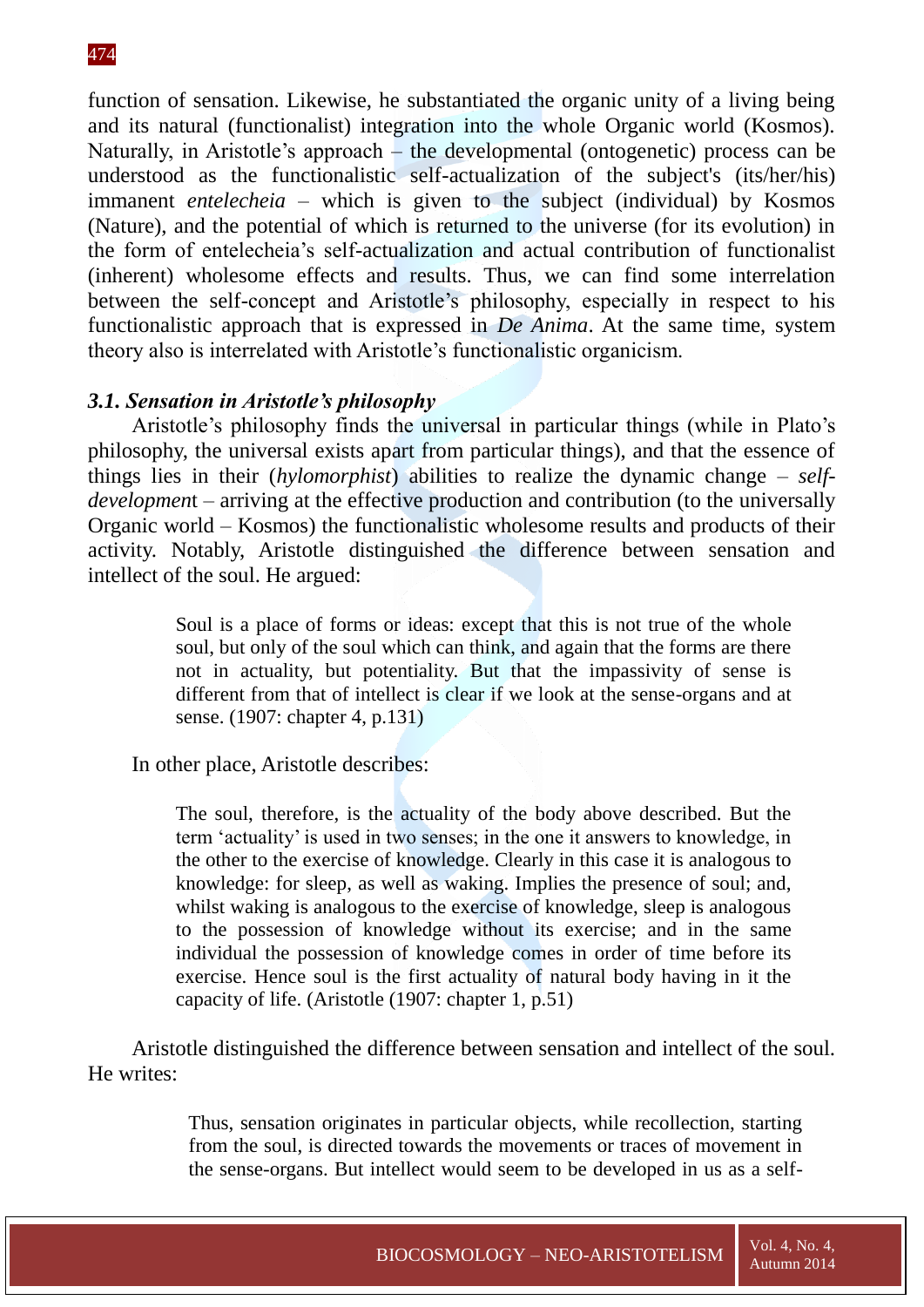existing substance and to be imperishable". (Aristotle 1907: Chapter 4, p.33)

Aristotle states the unity of sensation, i.e. the unity of senses (sense-organs) and the surrounding natural world (objects of sensation). For Aristotle the physical (*phusis*logical) objects and subjects (things) of the natural world are united within sensation, i.e. within (intrinsic to) the individual's psychic activity (while in modern science, since Descartes, these are external relations imposed on sensations). Aristotle's account is that the sensible perception forms the coupling between the object and individual agent through the active operation of sense-organs<sup>11</sup>. In short, there is a coupling between the individual agent and the environment which incorporates the objects of sensation for the individual. In this, for the perceiving individual, the qualitative change from potentiality to actuality in sense-organs takes place<sup>12</sup>. Similarly, the object (that is in the coupling with the sensing individual) transforms the qualitative change from potentiality to actuality. These are the common characteristics of the qualitative change and motion from potentiality to actuality.

By motion, Aristotle understands any kind of change. In turn, the motion is locomotion or an augmentation or diminution or an alteration. At the same time, for Aristotle, a living thing is always one and indivisible, in spite of the distinctions between its potentialities for activities such as reproduction, sensation, locomotion, and thinking. In the De Anima Aristotle used the word and notion "nous", in this retaining but developing its ancient meaning (in Greek philosophy that is closely connected to *psyche*). In English, *nous* is usually translated as "mind" or "intellect," but there is no one English word that can properly translate it.

In the De Anima, Aristotle retains two basic (for Greek philosophy) characteristics of the soul – movement and the senses (and devotes to them distinct parts of the De Anima), but he adds two more – *nutrition* and *nous*. As mentioned above, to translate "nous" usually the English words "intellect" or "mind" are used. However, the latter refer to a process that takes place only in the human being (thus, relating to person- or subject-centric essence). On the contrary, Nous relates to the Organic wholeness of the world (Cosmos) – thus being substantiated in all things (equally, in the individual) to impart motion to the Universe. Consequently, Nous is Cosmos-centric, but not subject-centric, or, rather – AnthropoCosmo-centric. For Aristotle (and his forerunner Anaxagoras), Nous originates and is the order of the Universe, and universally exists in the specific (functionalistic basic) organic order in each thing (the individual).

In his *De Anima*, Aristotle writes, "A thing is always moved in one of two ways;

475

1

Aristotle (1907: Chapter 4, p.33) described, "Thus, sensation originates in particular objects, while recollection, starting from the soul, is directed towards the movements or traces of movement in the sense-organs."

<sup>&</sup>lt;sup>12</sup> Aristotle (1907:Chapter 4, p.70) described, "sensation consists in being moved and acted upon, for it is held to be a species of qualitative change.….the faculty of sensible perception exists not in activity, but also in potentiality."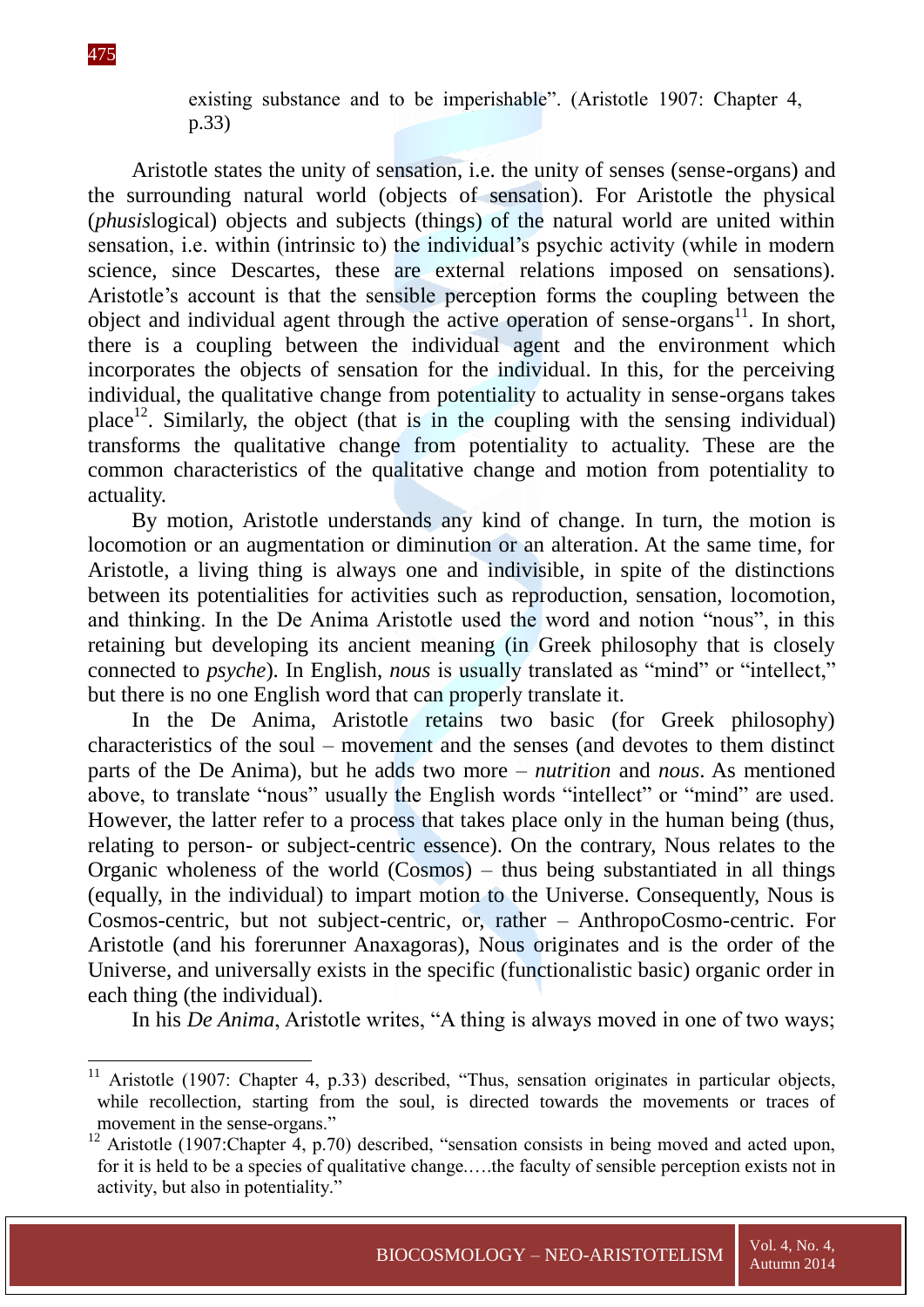

that is, either indirectly, through something else, or directly of and through itself." (Aristotle 1907: Chapter 3, p.19). At the same time, the philosopher from Stagira treats the soul as unchanging and motionless. This is an essential moment, Aristotle states,

> For, unless I am mistaken, the definition of soul as the self-moving, or as that which is capable of self-motion, misrepresents its essential nature: nay, more; it is quite impossible for soul to have the attribute of motion at all. To begin with, it has been already stated that a thing may cause motion without necessarily being moved itself. (Aristotle 1907: Chapter 3, p.19)

#### *3.2. Noetic Organic Cosmos*

Aristotle's De Anima (On the Soul) is just a part (subdivision) of his general (all-embracing) science of nature, which equally includes Physics, On Generation and Corruption, On the Heavens, On Sense and the Sensible, and biological writings. In this, nous is the soul's capacity for thinking and understanding, and nous-activity is peculiar to the soul. In all his long books Aristotle represents the basic principles and concepts, and substantiates the Organicist bases for understanding how living bodies exist and perform their functions.

*Nous* is a word of the ancient Greek philosophy and was used before Aristotle. Patricia Curd (2007) noticed that the meaning of *nous* firstly was suggested by Anaxagoras, who defined that "Nous has control over all things that have soul, both the larger and the smaller." In general, in ancient Greek philosophy, the word "nous" is closely connected to "psyche" (soul) and treated as the cause of everything. Already Anaxagoras (as emphasized by Aristotle) said that nous sets the whole in movement and declared the moving cause of things to be soul. Thus, Nous's function is to impart motion to the universe. Therefore, once again, the word "nous" cannot be a synonym to English words "intellect" or "mind" – "nous" always (for Anaxagoras and Aristotle) is located within (inwardly) the Organic whole (Organism), but not without (outwardly) the given world or living body.

Taken for the given work, Nous means the intelligence of the Organic universe (i.e. *noetic* Organic Cosmos). Therefore, the proposed Nous-Self concept refers to the Organic Cosmos (the evolving cosmic – all-embracing, universal – organism), but is not reduced to the mechanical universe.

Essentially, Aristotle developed the meaning of "nous" but he did not change the basic (in Greek philosophy) significance of this notion – Nous exists in the whole Organic universe (Biocosmos) and also in a human soul (in the certain functionalistic mode). Especially, Aristotle states the significance of *nous* to achieving prudence (*phronesis*) – applying the intelligence and wisdom in grasping what is virtuous. In general, Aristotle agrees with Anaxagoras that Nous moves, orders and controls everything (considering Nous as the first principle), relating as to the Cosmos (Universe) as to the human soul (i.e. the human organism as the whole).

In the De Anima, Aristotle proposed a brief but very essential substantiation of the two type of intellect: passive intellect (*nous pathetikos*) which "is what it is by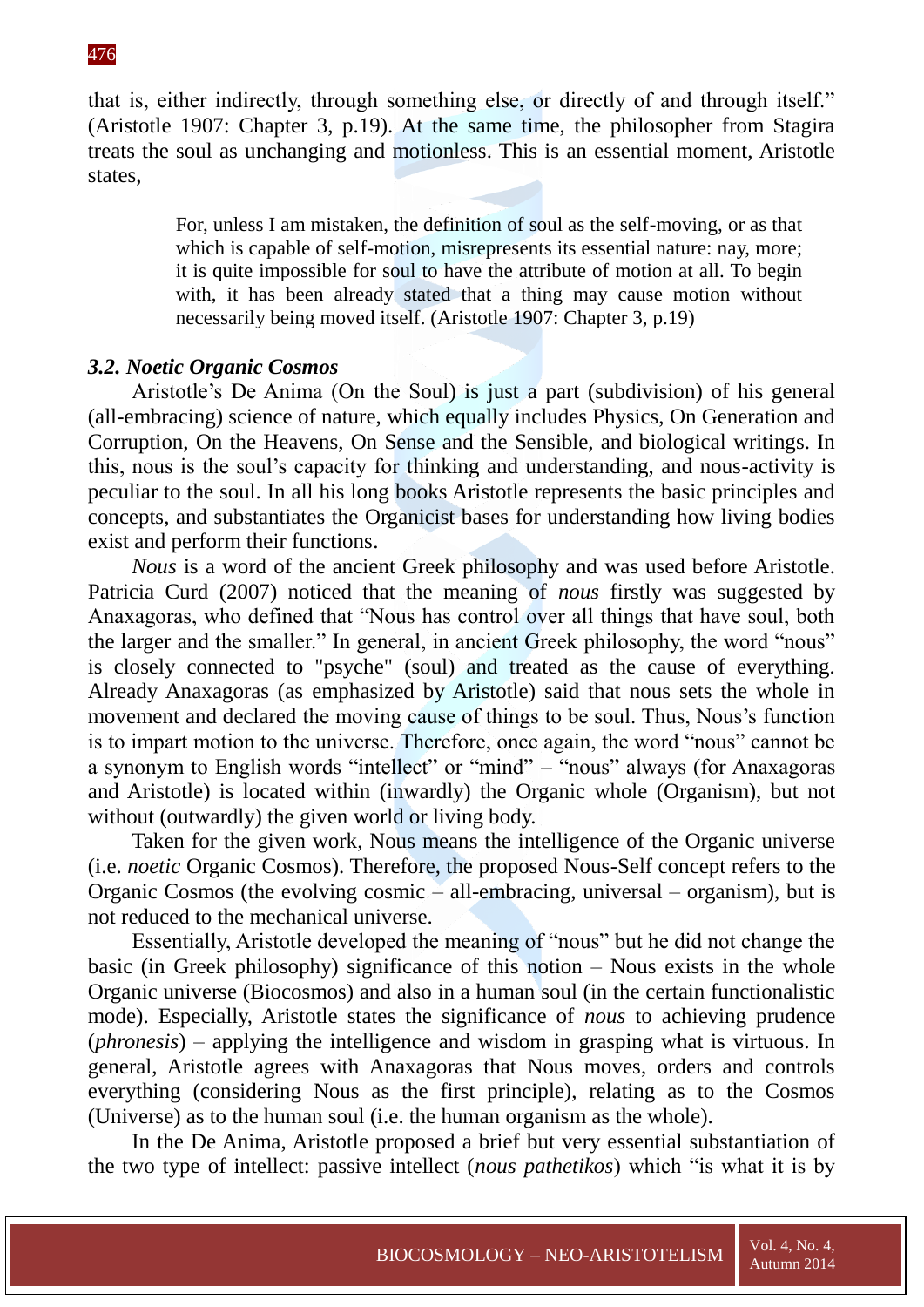becoming all things"; and active intellect (*nous poietikos*) that elucidates (explicates) what the potential knowledge means and how to put this knowledge into act. Aristotle's two polar notions but which are essentially integrated (of passive and active intellect) still leads to dispute among scholars. At any rate, a need is to emphasize that the dichotomy of potentiality and actuality is the fundamental principle in Aristotle's philosophy for the analysis of motion, causality (aetiology), physiology, ethics, etc., and applied in his Physics, Metaphysics, De Anima (i.e. studying the human psyche), and Nicomachean Ethics. Likewise, Aristotle's passive (potential) intellect and active (agent or productive) intellect are based on his fundamental principle of *hylomorphism*. Naturally, therefore, soul (and nous) are synchronously passive (potential) and active (productive) thus realizing (in the phases of domination) the motion of the function and the organism as a hierarchical whole. In this, two statements of Aristotle are appreciable: "soul is substance in the sense that it is the form of natural body having in it the capacity of life. Such substance is actuality."(1907: chapter1, p.50); and "soul is the first actuality of natural body having in it the capacity of life." (Ibid.)

## *3.3 Nous-Self – centre of the functionalistic Organicist system*

Nous-Self is associated with the Organicist world outlook – of perceiving the world as the Organicist whole (the living Organism). Therefore, likewise, Nous-Self is correlated with the significance of Aristotle's *entelecheia*, for, Nous-Self has the potential and acts as the central substance of an Organicism (every real thing in the world-Kosmos). Thus, essentially, Nous-Self is the entelechial Centre of a physiological functionalistic system. Author proposes the term of Nous-Self (and not uses the original notion of *entelecheia*), for, in general, the author's aim is to construct a holistic conception, precisely by integration the means of both currently dominating modern mathematical physicalism (that is reduced to Plato's dualism and idealism), and Aristotle's *phusis*logy (i.e. realistic Organicism).

In Aristotle's philosophy, Soul and Nous that are essential for all living beings relate to (determine) the whole functioning (goal-driven life activity) of the organism (body), and thus, to the field of modern physiology. We are to remember that precisely Aristotle's exploration of functioning (teleodriven) systems at hierarchically different levels (for plants – *vegetative*; for animals – *animal*; for human-beings – *rational*) became the basis for the emergence and phenomenal development of modern biology. At the same time, due to the holistic approach undertaken – author substantially introduces the notion of Self, to take into consideration both the *realistic* – subject's (individual's) immediate experience and intrinsic dimension of the phenomena (empirical evidence); and the *idealistic* reflexive perception of oneself (the person and her/his thoughts, perceptions, emotions) – in pattern of the objects of consciousness (that include technical developments of the modern technological society).

Though modern natural sciences and biology apply physiology for the study of materialistic body basing on the reductionist approach (in turn, based on Plato's dualism and the use of mathematics), Aristotle focused on the functioning systems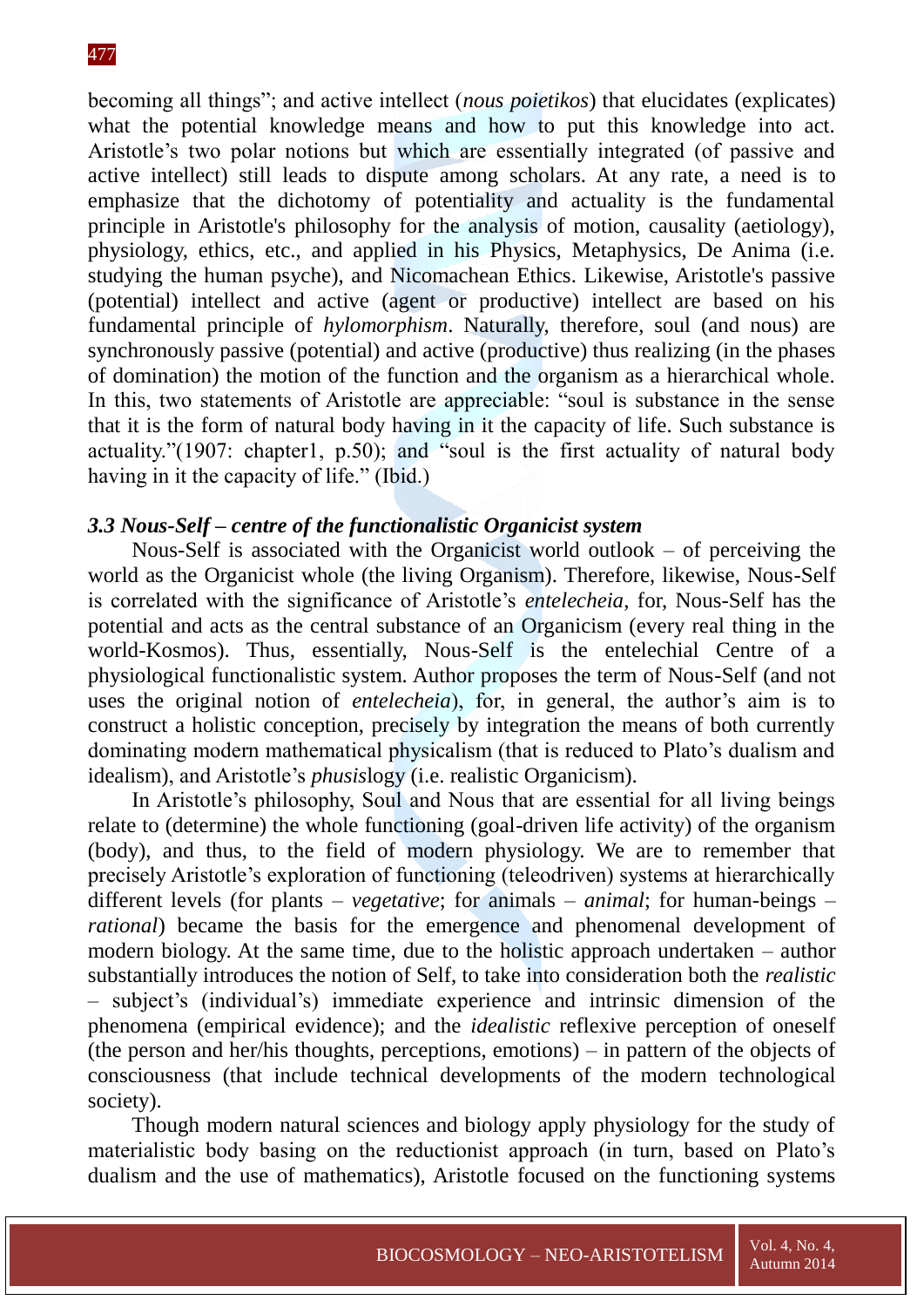<u>.</u>

(organs, wholes). Now, we need both grand types of knowledge (types of cosmologies – of AKosmism and RealKosmism) – to put forward a holistic approach. Herein, the main focus is on the physiology of functionalistic systems that constitute the living organism and its life activity as the integrative functionalistic whole (i.e., due to Aristotle's philosophy – to study the main intrinsic functionalistic results, but applying the extrinsic – objective – means of modern mathematical-physicalist "scientific method", derivative of Plato's philosophy). In this, the author recognizes the higher significance of the Nous of each being (living thing, subject of life activity) and the ultimate Nous that is the intelligence of the Organic universe (i.e. *noetic* Organic Cosmos). Therefore, in order to emphasize the importance of Aristotle's functionalist approach (his *phusis*logy) for the modern natural sciences, the author calls her holistic physiology (designed to study the whole entities  $-$  i.e. functioning systems) as the functionalistic systematic physiology.

## **4. Functionalistic systematic physiology, its premises and main characteristics**

Basing on the above said and the potential of the holistic approach (that is put forward), author suggests the two main divisions of functionalistic systematic physiology: its external physiology and internal physiology.

## *1) Internal* physiology

The internal physiology is the functional interaction among the living things like cells or organs inside the individual agent.

Generally speaking, the scope of modern biology and medicine (as the divisions of natural sciences) is precisely the development of *internal* physiology thus studying the issues *inside* the individual agent and using the dualistic (mathematicalphysicalist , i.e. of "scientific method") approach. However, from the author's standpoint, the internal physiology naturally ought to be related to the psychosomatic wholeness (of the mind and body) inside the individual agent and dealing with her/his individual self.

## *2) External* physiology

The external physiology studies the functionalistic interactions between the individual agent and the environment, including the pursuit of the knowledge of is/her/his qualitative changes from potentiality to actuality. This type of (*external*) physiology is centered around the parameters of homeostasis<sup>13</sup> of the living thing, that essentially include the control mechanisms (systems of feedback) which maintain the interval of stable and constant conditions (which are called by modern physiology as "normal" or "healthy"). At the same time, in the external physiology, there is naturally a vast condition between the individual agent and the environment, which includes matter (comprising all levels), energy (including vibratory streaming and fluctuation levels) and entropy. In this boundless condition, the homeostasis of a living organism is maintained. The functionalistic systematic physiology equally

 $13$  In respect to the theory of homeostasis, the names of the French physiologist Claude Bernard (1813- 1878) who coined the term "*milieu interieur*", now known as *homeostasis*; and the American physiologist Walter Bradford Cannon, who expanded C.Bernard's concept of homeostasis – are in the foreground.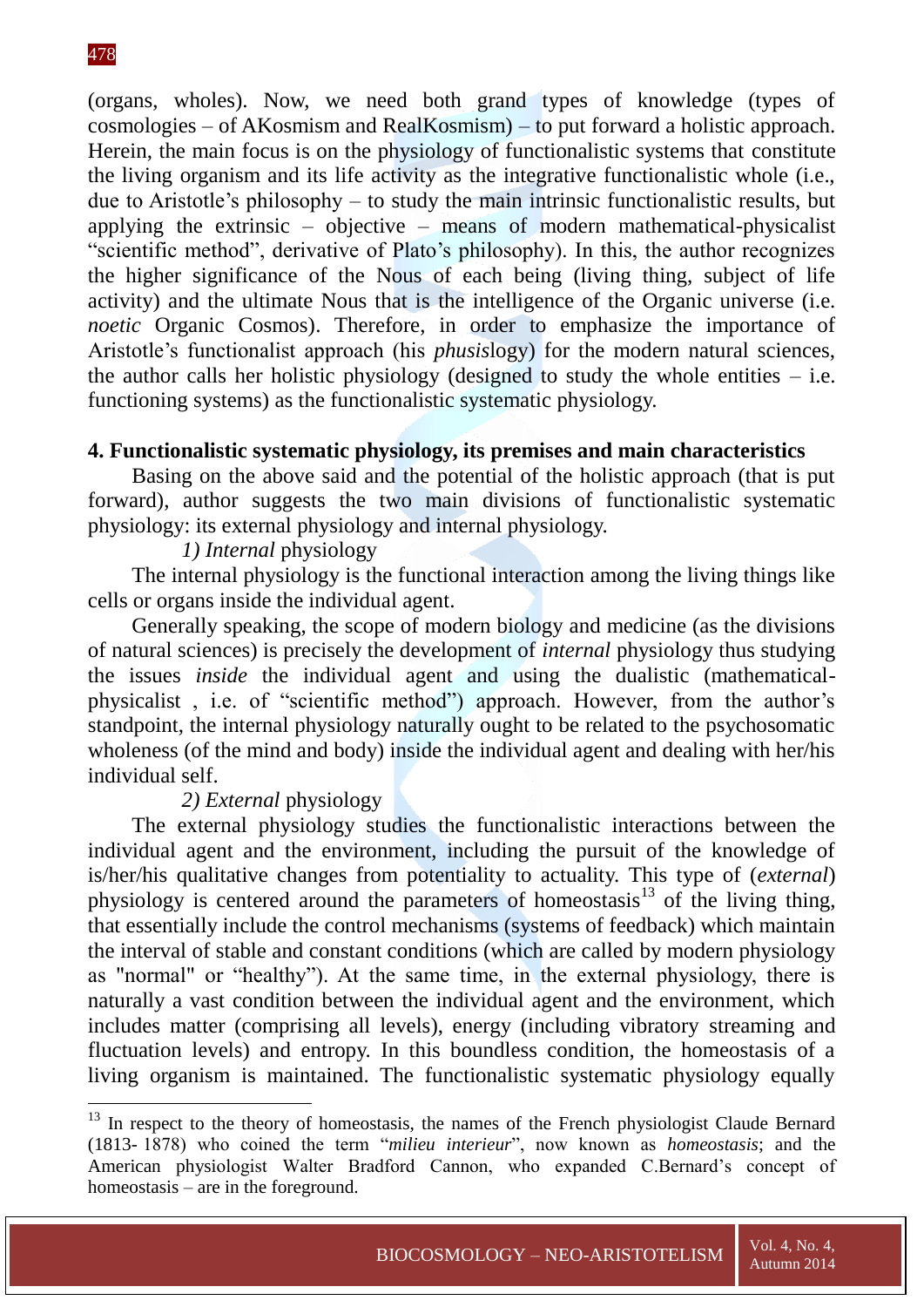

1

forms the contemporary scientific activity and ought to be realized in terms of the adequate scholarly means.

Though modern scientists do not distinguish the external physiology and its functionalistic interactions between the individual agent and the environment, we are to recognize the existence of external physiology and its essential cognitive potential. For instance, a relevant issue herein for the study is the hormone noxious chemicals that are the result of environmental pollutions.

As the example of scientific ideas which connotes to the external physiology, the environmental scientist Neil Cherry gives the following (systematic) characteristics of "the body":

> "The body has a highly regulated and strongly integrated system that has developed to produce healthy living in the face of diurnal and seasonal climatic variations. Melatonin plays a central role. Environmental factors that alter the melatonin/serotonin balance have the ability to influence all of the functions and organs that the circadian melatonin/serotonin cycle uses for thermal homeostasis. This includes blood pressure, breathing, altering the immune system, cardiac, neurological and reproductive processes." (2001: p.6)

This statement of N.Cherry demonstrates the functionalistic interactions between the environments and the individual agent and points out that the interrelations of the individual with the environment are essentially boundless. Likewise, we clearly see the existence of the two types of physiology: *internal* (that naturally study the internal tangible constituents of individual organisms); and *external* physiology which is interconnected with internal physiology for the maintenance of homeostasis. Essentially, we do need to develop both types of physiology (integrating both the reductionist and Organicist foundations) and putting forward the functionalistic systematic physiology aiming at the contribution to scientific pursuits that comprise also the environmental and bioethical problems $<sup>14</sup>$ .</sup>

The self-concept and system theory are cross-sectional approaches held both in science and philosophy. They are substantially the useful backbones for the creation of conceptual frameworks aimed at the integration of scientific domains. The Selfconcept is the backbone for the epidemiological exploration of phenomena and processes that have the general direction from the universe to the individual agent (and essentially apply the biocosmological perspective). In turn, the system theory is not only the effective methodology, but precisely the backbone for the compilation of scientific domains.

Self-organization is the common notion and scholarly goal in tackling the issues of evolution in the system theory. Origins of the modern system theory include Aristotle's (Organicist) science and philosophy. Russian physiologist Pyotr Anokhin

<sup>&</sup>lt;sup>14</sup> For example, there are the development of medical care for recovery from illness that derives from the environmental pollutions, the creation of assessment for social choice of public policy and the development of the technology for decontamination of polluted environment.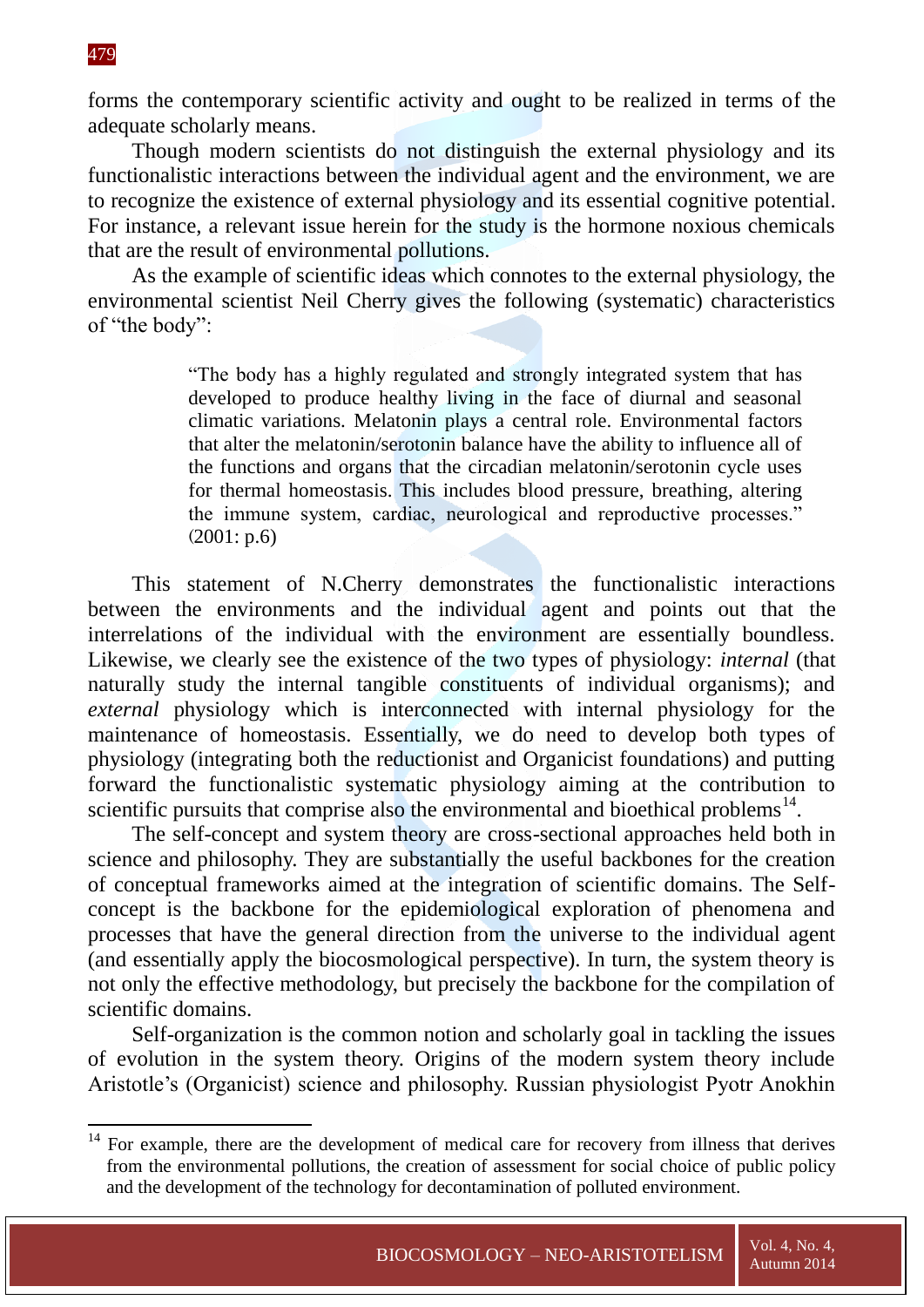(1898–1974) is the author of the General theory of functional systems; he stated the first basic principles of his Functionalist approach in 1935. P.Anokhin's theory is precisely aimed at the integration of physiological (biological), psychological and social knowledge. The main (cornerstone) notion of his conceptual framework is the "result if activity" (of goal-driven essence, i.e. which directly refers to the Aristotelian telic causes: *c.finalis, c.efficiens, c.formalis-entelecheia*) [Anokhin 1961, 1963, 1974]. Anokhin made important contributions to cybernetics and psychophysiology.

Norbert Wiener  $(1894–1964)$  – an American mathematician and philosopher – is considered the originator of cybernetics He was influenced by Bertrand A.W. Russell and Alfred North Whitehead. N.Wiener is known for his formalization of the notion of *feedback* and it further implication for the information theory, systems control, engineering, computer science, biology, neuroscience, sociology, philosophy.

The works of an Austrian-born Ludwig von Bertalanffy (1901–1972) occupy a special place. Familiar with the works of Aristotle, Kant, Leibniz and Pitirim Sorokin, Bertalanffy founded the general system theory that includes an essential notion of self-organization. He proposed that the classical laws of thermodynamics refer to closed systems, but not necessarily to "open system", i.e. not to living things. Likewise, Bertalanffy developed the principle of *equifinality* (after Hans Driesch) that in open systems a given "end state" (i.e. goal) can be reached through many different paths.

Notably, in the aspect of system theories, as it is concluded by Ken Baake, "Russian philosopher, economist and political revolutionary Alexander Bogdanov in the early 1910s postulated the idea of organized systems in biology, capturing very much the sense that meaningful complexity is when agents adapt to information.... Arguably, then, Bogdanov could be seen as the founder of postmodern complexity science" (Baake 2003, p.190). However, even in Ludwig von Bertalanffy's General System Theory, published in 1968, which includes a section on the history of systems theory, there is no reference to Bogdanov whatsoever. From the ordinary point of view, it is difficult to understand how Bertalanffy could not notice and miss this event. The point is that Bogdanov's three volume Tectology was firstly published in Russia between 1912 and 1917, but afterwards translated into German in the 1928. Nevertheless, Ludwig von Bertalanffy did not even mention Bogdanov in his works, which Fritiof Capra (1997) finds "surprising". "Above all, Bogdanov develops a fairly comprehensive conceptual apparatus for dealing with the very problems later explored by the disciples of GST and cybernetics" (Mattessich 1978, p.285). This "paradox" can be explained in the following way: Scholars (Bogdanov and Bertalanffy) used the different cosmological (although subconsciously) approaches; therefore Bertalanffy was unable to grasp the whole essence of Bogdanov's system theory conceptual proposal.

In general, there is an essential difference between the Functionalist approach to system theory (Sechenov 2011, Ukhtomsky 2014, Anokhin 1961-1973, Simonov 1982, Sudakov 1984, etc.) and the classical modern comprehension of systems by the proponents of the general theory of systems. V.G. Red'ko (et al) emphasises that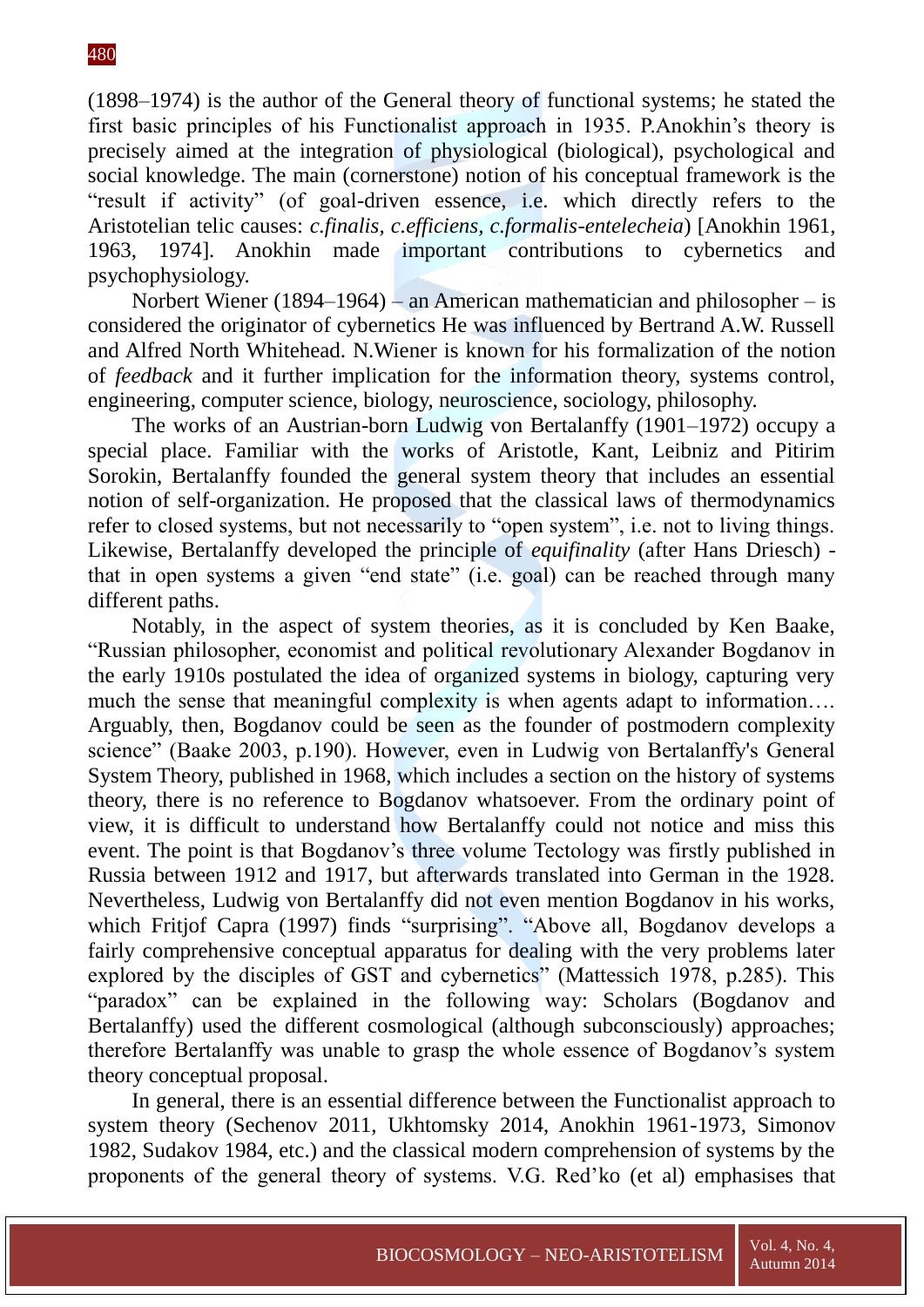"functional systems are self-organizing non-linear systems composed of synchronized distributed elements"; and defines eight "main stages of the functional system operation" (2004, p. 1788). K.V. Sudakov defined that "Functional systems are dynamic, self-organizing and autoregulatory central-peripheral organizations the activity of which is aimed at achieving adaptive results useful for the system and the organism as a whole". In this, Sudakov (who is the disciple of Anokhin) stressed the cornerstone point – that Anokhin's notion of a functional system differs radically from the notion of a classical system, stating that «Precisely the being of a systemformative factor – result of activity – radically distinguishes functional systems from the system organizations of the classical type formulated by L. Bertalanffy» (Sudakov 1997, p. 48). It is worthy to underline, once again, that this is the direct analogy with Aristotle's basic aetiological notions of *causa finalis, c.efficiens* and *c.formalisentelecheia* (Aristotle's *entelecheia* – in Greek, from *en* (in), *telos* (end, or purpose) and *echein* (to have) – denotes "having one's end within" and signifies the actualization of the individual agent's essential (inherent) potential that is capable (of) and determining its own spontaneous (but in the due time and milieu) full selfactualization.

However, still, precisely the General System Theory of L.Bertalanffy is recognized as) the classical system theory (for studying the open systems). At the same time, we welcome at present the active development of Integralist (holistic) systemic approaches. Humberto Maturana and Francisco Varela (1972) proposed the concept of Autopoiesis, referring to a living system natural capability of reproducing and maintaining itself. Chilean scholars started from the self-maintaining chemistry of living cells. Further on, the concept of Autopoiesis has been applied to the fields of systems theory and sociology. Therein, it became the conceptual variation of the thermodynamic concept of self-organization. In turn, Hungarian-American Albert-László Barabási, author of the network theory (2002), aimed at the explanation of the widespread emergence in natural, technological and social systems.

Another important point is the appearance of works by Ilya Prigogine (1917– 2003) and the discovery of dissipative structures, complex systems, and irreversibility. Significantly, I.Prigogine pointed to the direction of transcendence (overcoming) the current limitations in physics development – focusing on the fundamental role of indeterminism in nonlinear systems on both the classical and quantum levels (thus applying the integration of both thermodynamics and quantum mechanics). Prigogine is a true Integralist scholar. In his work, he successfully integrated the means of opposing systems of knowledge, for instance, Plato's and Aristotle's approaches. He wrote:

> We see the progressive organization of a biological space in which every event proceeds at a moment and in a region that make it possible for the process to be coordinated as a whole. This space is **functional, not geometrical**. We are quite close to the **Aristotelian view of the cosmos**, the description of which was clearly influenced by biological observations.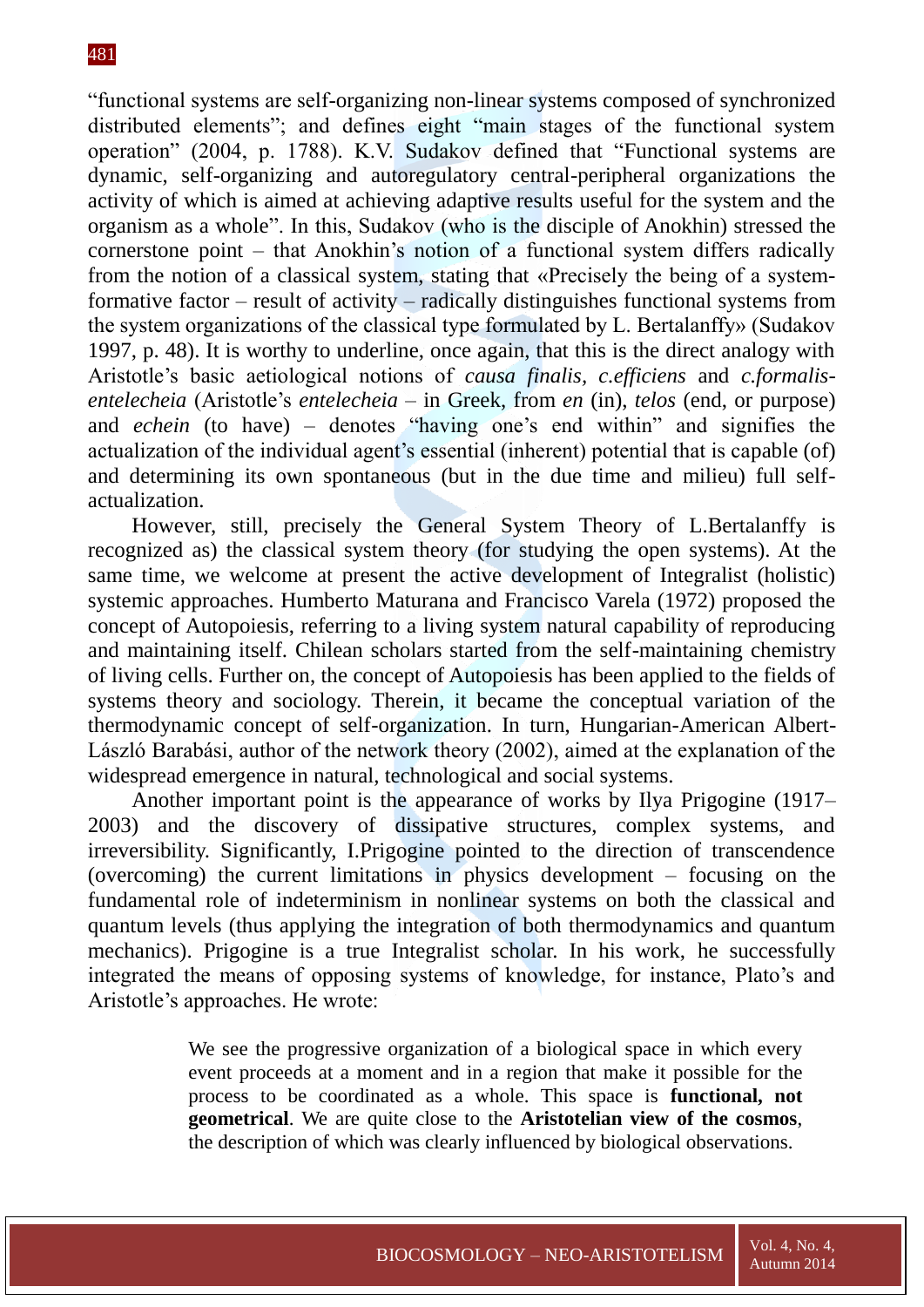

Although the application of Aristotle's biological views to physics has had disastrous consequences, the modern theory of bifurcations and instabilities allows us to see that the two concepts: the geometrical world and the organized, functional world are not incompatible. This advance will, I think, have a lasting influence. (1980, pp. xiv-xv)

Among other modern time breakthroughs, Fritz-Albert Popp's discovery of *biophoton* and *biophoton field*, and, together with Jinzhu Zhang (2000), disclosure of the mechanism of interaction between electromagnetic fields and the animate beings, are worthy of attention. The interference and coherence by biophoton with biofield can contribute not only to the verification of the scientific mechanism of the functionalistic systematic physiology, but also to the scientific evidence for the integration between the *actual entity* (in the term of A.N. Whitehead) and the *functionalistic system* (in Aristotle's aetiological approach).

Harold E. Puthoff (1989) who is the CEO at a privately funded research organization that is dedicated to the exploration of new frontiers in the physics of spaceflight energy and propulsion. Puthoff and his organization center their activities around investigations of Zero Point Energy Field (ZPF). Notably, they showed the cosmological self-generating feedback loop by an interaction between the particle and the matter in the universe. While the motion of particles is derived from the fluctuations of the waves of ZPF; in turn, ZPF also is generated from the motion of all particles in the universe. There is the possibility that the individual agent and all material objects interact to each other through the fluctuations of waves in ZPF. The stabilized state depends on the interaction of wave fluctuations between the particles through Zero Point Field.

In turn, F. Grass, H. Klima, S. Kasper (2003, pp.171-172) observed the brain as the holographic computer for the cells, which realizes the communication with biophotons for the brain and the spinal cord. Karl H. Pribram (1980) indicated that the brain (at the stage of processing) performs its analyses in the frequency domain. Pribram described that there are many gravitational and electromagnetic forces composed of the interactions among the material objects and particles, so that the perceptions and other mental phenomena are composed of the interactions between the brain (senses and body) and the objects surrounding the brain.

Hyun-Hee Jung, Won-Myung Woo, et al. (2003) provided that the acupuncture treatment reduced dramatically the left-right asymmetry of biophoton emission rates. Furthermore, Katherine Creath and Gary E. Schwartz (2005) verified biocommunication between the plants and the healer, as well as bio-communication between the cells and other objects with interference by biophoton. Thus, it was demonstrated, biophotons from the hands of healers (like Reiki) can affect the metabolism of leafs as a biological organism.

Roger D.Nelson and his colleagues (2002), due to their experiments with microelectronic random event generators (REGs), demonstrated that consciousness of human-beings can interact with true random event by the use of REGs. On this basis, they managed the Global Consciousness Project. In this, the scholars investigated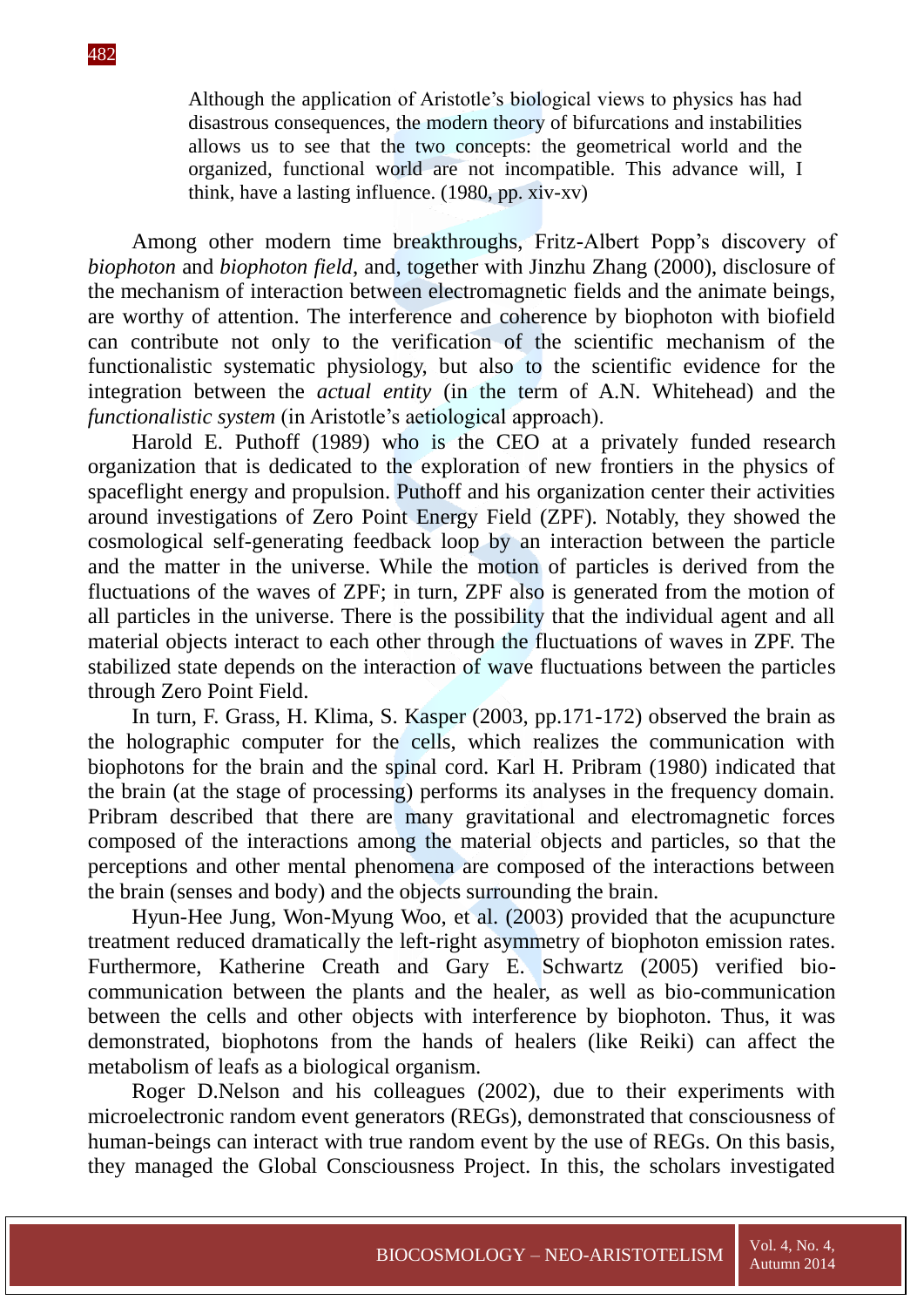subtle effect of collective unconsciousness by monitoring the synchronicity as nonlocalized coherence of unconsciousness through the field. This could mean the beginning of scientific pursuits in regard of the information field.

In outlining the premises of the developed functionalistic systematic physiology, the concept of Akashic field – scientific construct of Ervin Laszlo (2004) – cannot be passed over. Akashic field is not the mechanical universe, in principle. Ervin Lazlo stated, essentially:

> The zero-point field of the quantum vacuum is not only a superdense energy field; it is also a super-rich information field – the holographic memory of the universe. (2004: p.56)

#### **Conclusion**

In this part 1 author strives to express some basic outlines and background of the original Nous-Self concept that is proposed and under construction. Basically, the notion Nous-Self essentially refers to the whole entities (living organisms, the individuals), and, at the same time, Nous is the intelligence of the Organic universe (i.e. noetic Organic Cosmos). Nous-Self is substantially the functioning system and the life developmental process (ontogenesis) driven by the (ontogenetic) entelecheia. The Aristotelian system of knowledge is the essential basis, but together with the premises of Plato's philosophy, which (both means) lead to the Nous-Self concept and construction of the functionalistic systematic physiology (that refers to a biological organism as the whole entity). The same we have in Aristotle's physiology wherein soul (nous) and tangible structures (body) are not separated from each other, but form the one *hylomorhist* whole.

In the work, two constituents – of *internal* physiology and *external* physiology – are proposed for functionalistic systematic physiology. In general, for the contemporary integration of scientific domains (which is the author' main aim) – the idea to integrate (for scientific pursuits) both the transcendent metaphysical means and the functionalistic systematic approach is put into the base. Another key point (for the construction of the Nous-Self concept) is the scientific manifestation of the individualization process which is substantiated as the whole developmental (ontogenetic) entity. In the part 2 and part 3 of the planned development of Nous-selfconcept, the author is going to substantiate Nous-Self Process (part 2) and Nous-Self system (part 3) proposed as the conceptual frameworks for the integration of scientific domains.

#### **Acknowledgements**

The author expresses her sincere gratitude to Dr. Konstantin Khroutski for his assistance in preparing the material, especially in relation to the Biocosmological issues and the aspects of Russian physiological science. In general, a significant moment is that our cooperation successively develops during the last five years.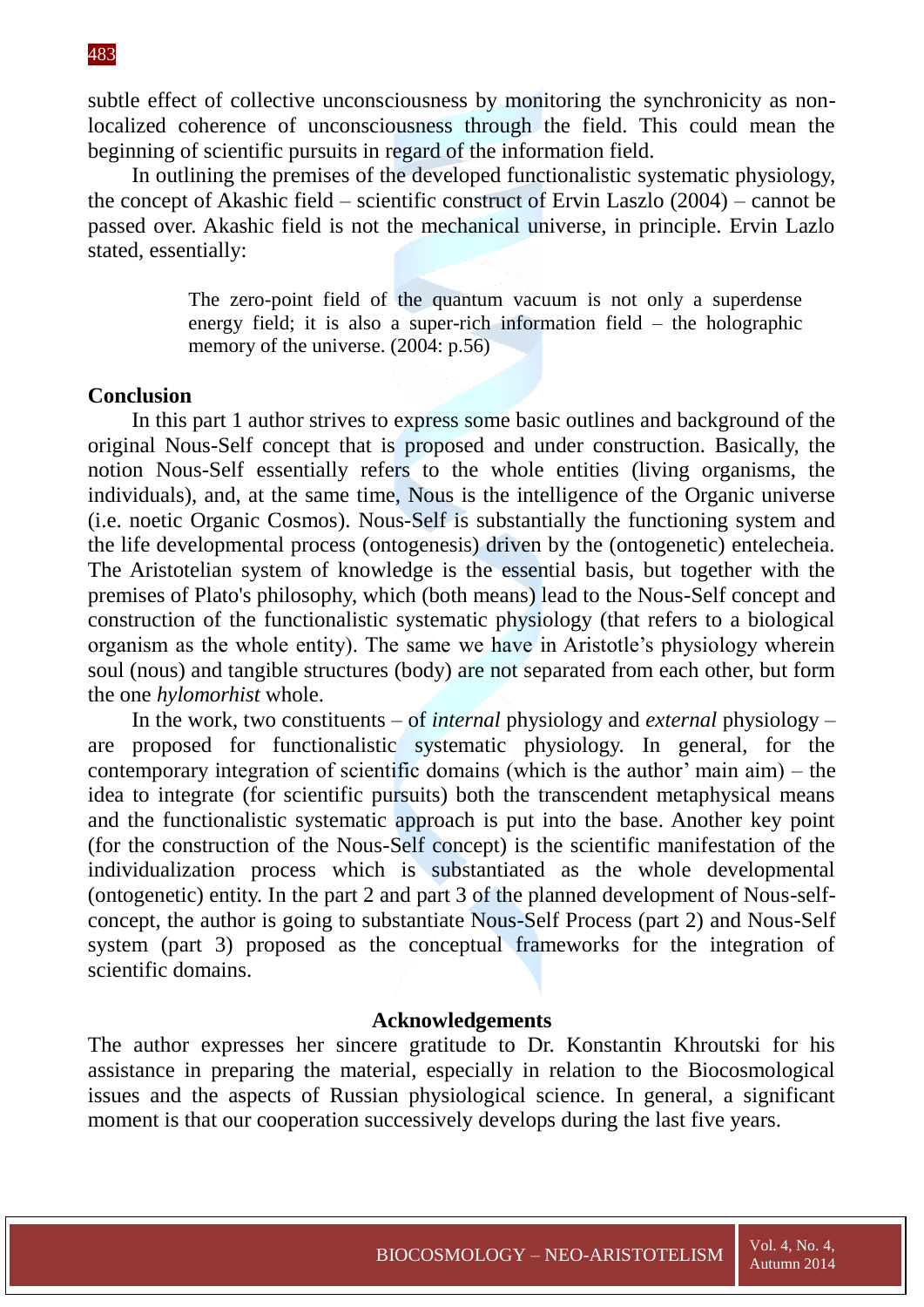### **References**

- Anokhin, P.K. (1961), "A new conception of the physiological architecture of conditioned reflex." *Brain Mechanisms and Learning*, Oxford, Blackwell, (pp. 189–229).
- Anokhin, P.K. (1963), "Systemogenesis as a General Regulator of Brain Development, Progress in Brain Research," Vol. 9, *The Developing Brain*, Amsterdam, Elsevier (pp.54–86);
- Anokhin, P.K. (1974), *Biology and Neurophysiology of the Conditioned Reflex and Its Role in Adaptive Behavior*. Oxford: Pergamon.
- Aristotle. (1907). *De Anima*. Trans. R.D.Hicks. Cambridge University Press. URL:

<https://archive.org/stream/aristotledeanima005947mbp#page/n151/mode/2up>

Aristotle. (1933). *Metaphysics*. Trans. Hugh Tredennick. Cambridge, Harvard University Press.

Aristotle. (1949). *Movement of Animals*, Trans. J.A. Smith and W.D. Ross. Clarendon Press.

- Baake, K. (2003). *Metaphor and Knowledge: The Challenges of Writing Science*. Albany: State University of New York Press.
- Brazier Mary A.B. (2014) *Ukhtomsky, Alexei Alexeivich*. In: Complete Dictionary of Scientific Biography. URL: [http://www.encyclopedia.com/doc/1G2-](http://www.encyclopedia.com/doc/1G2-2830904408.html) [2830904408.html](http://www.encyclopedia.com/doc/1G2-2830904408.html) (Last retrieved: December 26, 2014).
- Barabási, Albert-László (2002). *Linked: The New Science of Networks*, Perseus Books Group.
- Bertalanffy, Von L. (1969). *General System theory: Foundations, Development, Applications*, Penguin University Books.
- Bohm, David Joseph. (1980). *Wholeness and the Implicate Order*, Routledge: London.
- Brandenberger, R et al. (1992). "Entropy of a Classical Stochastic Field and Cosmological Perturbations", *Physical Review Letters*, Vol.69.No.25, (December 1992), pp. 3606–3609.
- Capra, F. (1997). *The Web of Life: A New Scientific Understanding of Living Systems*. Anchor.
- Cherry, Neil. (2002). "Schumann Resonances, a plausible biophysical mechanism for the human health effects of Solar/Geomagnetic Activity", *Natural Hazard*, Vol.26, No.3 (July: 2002), pp.279–331.
- Cohen, Sophie, Popp, Fritz-Albert. and Yan,Yu. (2003). " Nonlocal effects of biophoton emission from the human body," international institute of biophysics.
- Colborn, Theo et al. (1997). *Our Stolen Future: How We Are Threatening Our Fertility, Intelligence and Survival*, Plume.
- Creath, Katherine and Schwarts, Gary E. (2005). "What Biophoton Image of Plants Can Tell Us about Biofields and Healing", *Journal of Scientific Exploration*, Vol. 19, No. 4, pp. 531–550.

Curd, Patricia. (2011)." Anaxagoras", Stanford Encyclopedia of Philosophy, (Aug 30,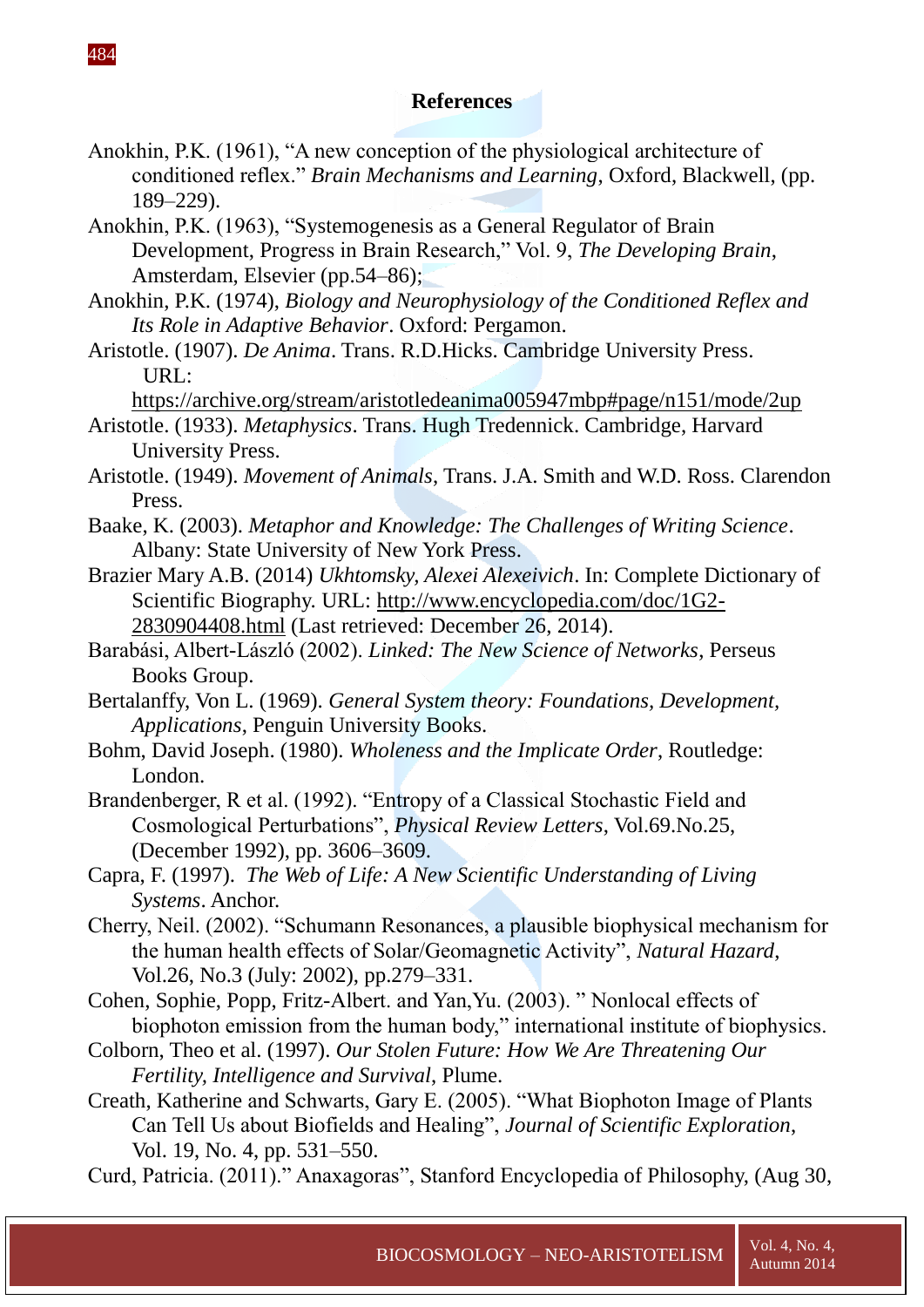2011). URL[:http://plato.stanford.edu/entries/anaxagoras/](http://plato.stanford.edu/entries/anaxagoras/)

- Eberl, G. (2010). "A new vision of immunity: homeostasis of the superorganism", *Mucosal Immunology*, Vol.3, No.5, (May 2010), pp.450–460.
- Grass, F et al. (2004). "Biophotons, microtubules and CNS, is our brain a "Holographic computer?", *Medical Hypothese*s Vol.62,No.2, pp.169–172.
- Humberto, Maturana R. and Varela, F J.(1980). *Autopoiesis and Cognition: the Realization of the Living*, D. Reidel Publishing Company.
- Jung, C.G. (1968). *Psychology and Alchemy, Collected Works of C.G. Jung, Volume 12*, Princeton, N.J.: Princeton University Press.
- Jung, C.G. (1996). *The psychology of Kundalini Yoga : notes of the seminar given in 1932*, Princeton University Press.
- Jung, Hyun Hee et al. (2003). Left-right asymmetry of biophopton emission from hemiparesis patients, *Indian Journal of Experimental Biology*, Vol. 41, (May 2003), pp. 452–456.
- Khroutski, Konstantin S. (2011). "From the three-dimensional reality in the integral sociology of Pitirim A. Sorokin – to the construction of the triune universalizing (Bio)cosmological approach," *Biocosmology – neo-Aristotelism*, Vol. 1, No. 4 (Autumn 2011), pp. 369–395.
- Khroutski, Konstantin S. (2013). "Forming an evolutionary vector to the aristotelian pole of scientific Organicism (Biocosmology)", *Biocosmology – neo-Aristotelism*, Vol. 1, No. 4 (Autumn 2011), pp. 369–395.
- Khroutski, Konstantin S. (2014). "Rehabilitating Pitrim Sorokin's grand triadologic concpt: A Biocosmological approach", *Biocosmology – neo-Aristotelism*, Vol. 3, No. 1 (Winter 2013): pp. 28–51.
- Laszlo, Ervin. (2004). *Science and the Akashic Field: An Integral Theory of Everything*, Inner Traditions International.
- Look, Brandon C. (2007). "Aristotle's De Anima", *History of Philosophy I*, University of Kentucky. URL:
- [http://www.uky.edu/~look/Phi%20260%20Aristotle's%20De%20Anima.pdf](http://www.uky.edu/~look/Phi%20260%20Aristotle) Mattessich, R. (1978). *Instrumental Reasoning and Systems Methodology – An*
- *Epistemology of the Applied and Social Sciences*. Dordrecht-Boston.
- Nelson, Roger D. *et al.* (2002). "Correlations of continuous random data with major world events", *Foundations of Physics Letters*, Volume 15, Issue 6, pp. 537-550, (December: 2002).
- Owens, Joseph. (1988). "The Self in Aristotle", *The Review of Metaphysics*, Vol. 41, No. 4 (Jun 1988), pp. 707–722.
- Plato (2014). *Phaedo,* Trans. Jowett Benjamin, University of Adelaide.
- Pribram, Karl H. (2006). "What makes man human: thirty-ninth James Arthur lecture on the evolution of the human brain", 1970", *Journal of Biomedical Discovery and Collaboration*, Vol.1, No.13.
- Prigogine, Iiya. (1984). *From being to becoming ~ Time and Complexitiy in Physical Science*, W H Freeman & Co.
- Popp, Fritz-Albert. and Zhang, Jinzhu. (2000). "Mechanism of interaction between electromagnetic fields and living organisms", *Science in china*, Vol.43, No.5,